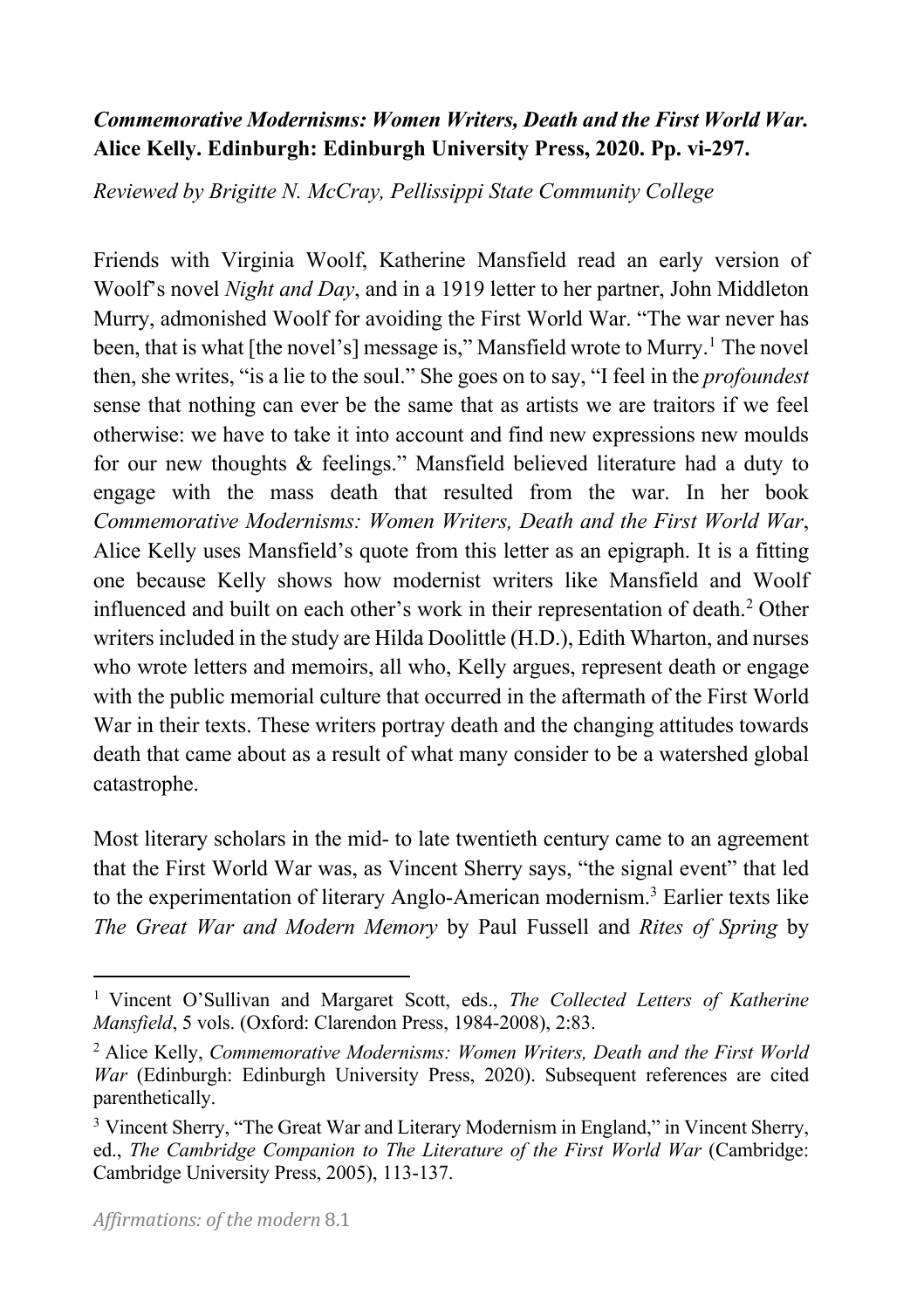Modris Eksteins saw the war as a turning point in the human psyche.<sup>4</sup> It was the shattering experience that paved the way for the fragmented style attributed to high modernism, according to these scholars. In the last few years, as scholarship has embraced a more interdisciplinary study of modernism, engaging with heterogenous modernisms instead of one homogenous literary movement, whilst "moving to a dramatically enlarged perception of the range and reach of cultural activity, including the wider geographic range,"5 the distance between the First World War and modernism's defining experimentation has also grown. In *Commemorative Modernisms: Women Writers, Death and the First World War*, Kelly seeks to bring the two into closer proximity again and rethink the First World War's influence on literature and cultural memory (23).

Kelly's career thus far has focused on that very project. In this latest book, she examines the texts of women writers because women, Kelly claims, experienced the war differently than men (2). The book is thus a logical extension of Kelly's previous work, namely a critical edition of Wharton's war reportage, *Fighting France: From Dunkerque to Belfort* (1915). One chapter in *Commemorative Modernisms* is devoted to Wharton, whose realistic portrayals of the war Kelly sees as a precursor to the modernist war writing of H.D., Mansfield, and Woolf. In fact, the structure of the book follows what Kelly sees as the changing attitudes that occurred in women's writing during the war and in its aftermath.

In the first section of *Commemorative Modernisms*, Kelly analyzes texts by women who were physically close to the dying soldiers or the fields of battle, while the second section details the work of writers farther removed from the front lines. The third section focuses on the intersection between modernist writing and public memorial cultures. The book's structure provides a clear outline for navigating modernist women's literature's response to grief and mourning in twentieth-century British society and culture.

<sup>4</sup> Paul Fussell, *The Great War and Modern Memory* (1975; Oxford: Oxford University Press, 2000); Modris Eksteins, *Rites of Spring* (New York: Houghton Mifflin Company, 1989).

<sup>5</sup> Michael Levenson, "Introduction," in Michael Levenson, ed., *The Cambridge Companion to Modernism*, 2nd ed. (Cambridge: Cambridge University Press, 2011), 3.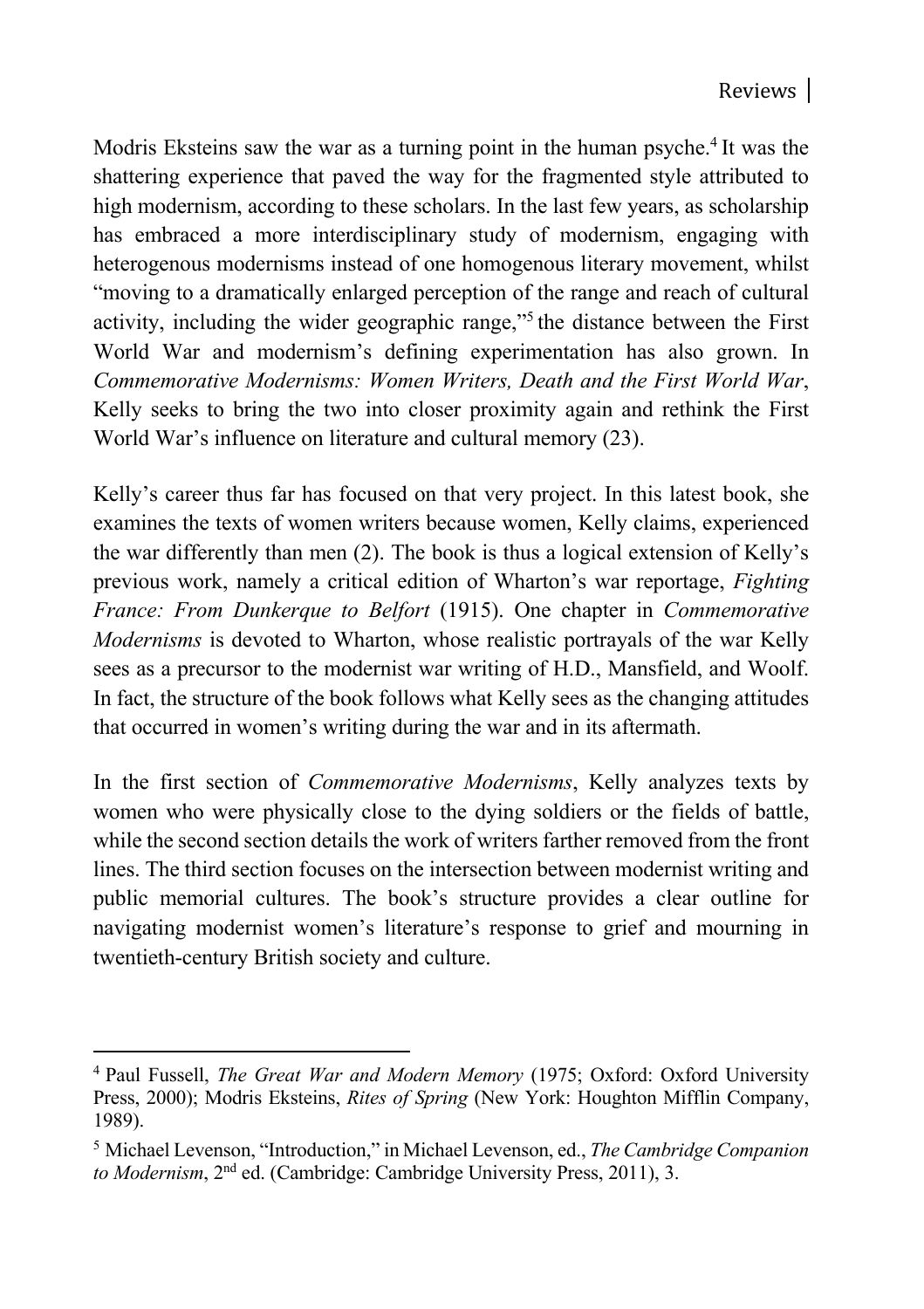## *Affirmations* 8.1

The introductory chapter begins by providing a background on rituals and beliefs surrounding death in prewar culture. Kelly explains, for example, that the funeral practices and death rituals of the Victorian period, including extravagant funerals, funeral photography, and the length of time a loved one was able to sit with the dead, allowed for closure and consolation (6-7). In contrast, the First World War offered little consolation because of the new rituals that were a byproduct of war: the quickness of death, the length of time a loved one had to wait to hear about the death, and the fact some of the dead had to be buried abroad. Because of these changes, debates over how best to memorialize the dead ushered in the War Graves Commission, which, in turn, resulted in a culture of commemorative art and remembrance in the postwar period (9-11). This "new culture of commemoration" is "a crucial context for literary development in [the modernist] period," Kelly posits (28).

Chapter 1, "The Shock of the Dead: Deathbeds, Burial Rites and Cemetery Scenes in Nurses' Narratives" examines diaries and memoirs written by nurses, and argues that the women who served the dying soldiers had a unique position. Because of their proximity to the war, the nurses utilized "conservative literary tropes" in an effort to "dignify and memorialise" the dead (40). Unprepared for the massive death toll with which they were confronted, nurses turned to these traditional avenues of mourning and grief in an effort to cope with the shock of war (40). The strength of this chapter is the new interpretive possibility offered by Kelly's use of primary source materials such as nursing manuals and handbooks, along with eyewitness accounts written by the nurses. Analysis of First World War texts has tended to concentrate on eyewitness texts by the "soldier-poets": Wilfred Owen, Robert Graves, Siegfried Sassoon, and Rupert Brooke, among others.<sup>6</sup> As Kelly's work demonstrates, the direct experiences of the war written by women

<sup>6</sup> See, for some examples, Bernard Bergonzi, *Heroes' Twilight: A Study of the Literature of the Great War* (New York: Coward-McCann, 1965); Adrian Caesar, *Taking It Like a Man: Suffering, Sexuality and the War Poets: Brooke, Sassoon, Owen, Graves* (Manchester: Manchester University Press, 1993); Daniel Hipp, *The Poetry of Shell Shock: Wartime Trauma and Healing in Wilfred Owen, Ivor Gurney and Siegfried Sassoon* (Jefferson: McFarland, 2005); Janis Stout, *Coming Out of War: Poetry, Grieving, and the Culture of the World Wars* (Tuscaloosa: The University of Alabama Press, 2005).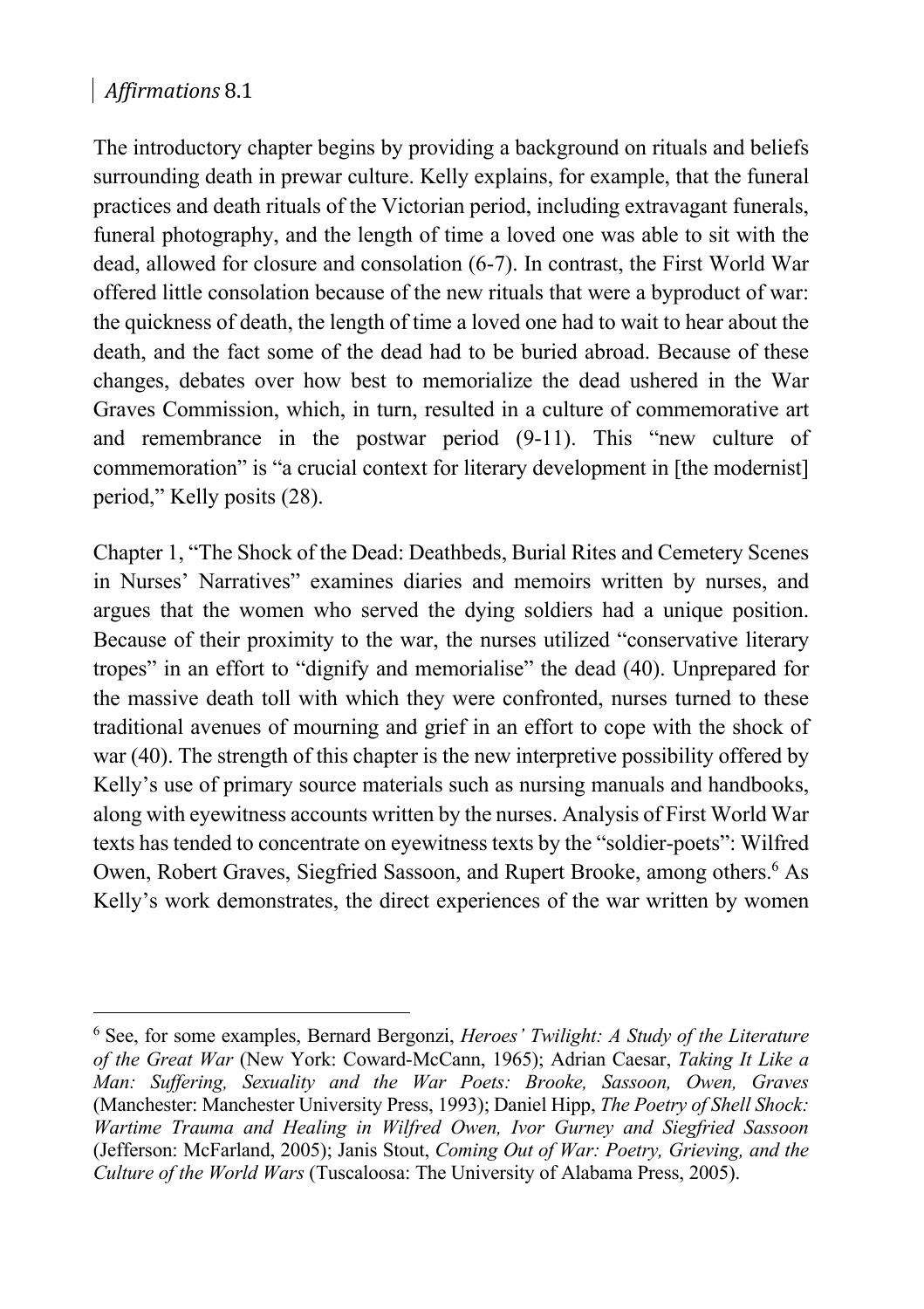may assist scholars and other readers to reach a fuller understanding of war trauma and its effects on the society at large, not just on the men who saw combat.

More beneficial still, is that the texts Kelly focuses on in this first chapter were written by women in a variety of locations, such as Burma and the Gallipoli Peninsula, not just the Western Front (43), providing diverse perspectives on the war. These narratives are fascinating, because the "nurse's heavily gendered role and ambiguous military positioning was compounded by her contradictory roles of healer and griever, as well as participant and witness" (41). These texts highlight the inability of many nurses to console the dying. Deathbed scenes written by the nurses attempt to honor individual soldiers by using common characteristics, "highly sentimentalised and laden with pathos" (46), that earlier Victorian texts utilized in such scenes; however, the sheer number of deaths resulted in writing that is far too generalized for its purpose (47). The attempts at consolation failed. The chapter's textual evidence and analysis illustrate just how much traditional narrative modes were unable adequately to represent mass death (58) and, thus, paved the way for the modernist responses to the war written by H.D., Mansfield, and Woolf. However, Kelly identifies a group of nursing narratives that portray what she calls "anti-deathbed scenes" and that, in refusing to console, use "modernist form and content" to represent death (54).

In Chapter 2, entitled "Uncomfortable Propaganda: Edith Wharton's Wartime Writings," Kelly argues that Wharton's wartime output, from an uncollected short story to her nonfiction wartime writing, like that of some of the nurses in Chapter 1, utilizes conventional tropes to represent the dead, but that even in Wharton's realistic writings, traces of anxiety over the death toll appear. While Wharton's wartime writing is typically seen as mere propaganda, Kelly's careful analysis reveals a "literariness" to it that matches that of literary texts by the modernists (83). "Wharton's writing," Kelly argues, in fact "raises questions over how writers justified the war deaths of Allied soldiers in order to validate the Allied war cause, and how they dealt with the difficult moral question of the wartime necessity of killing the enemy" (82). This questioning played out again in texts by modernists like Woolf, and Kelly's analysis of these moments in Wharton's texts paves the way for the subsequent discussions in the chapters on H.D., Mansfield, and Woolf. Strains of modernism in Wharton's wartime texts are her experiments with literary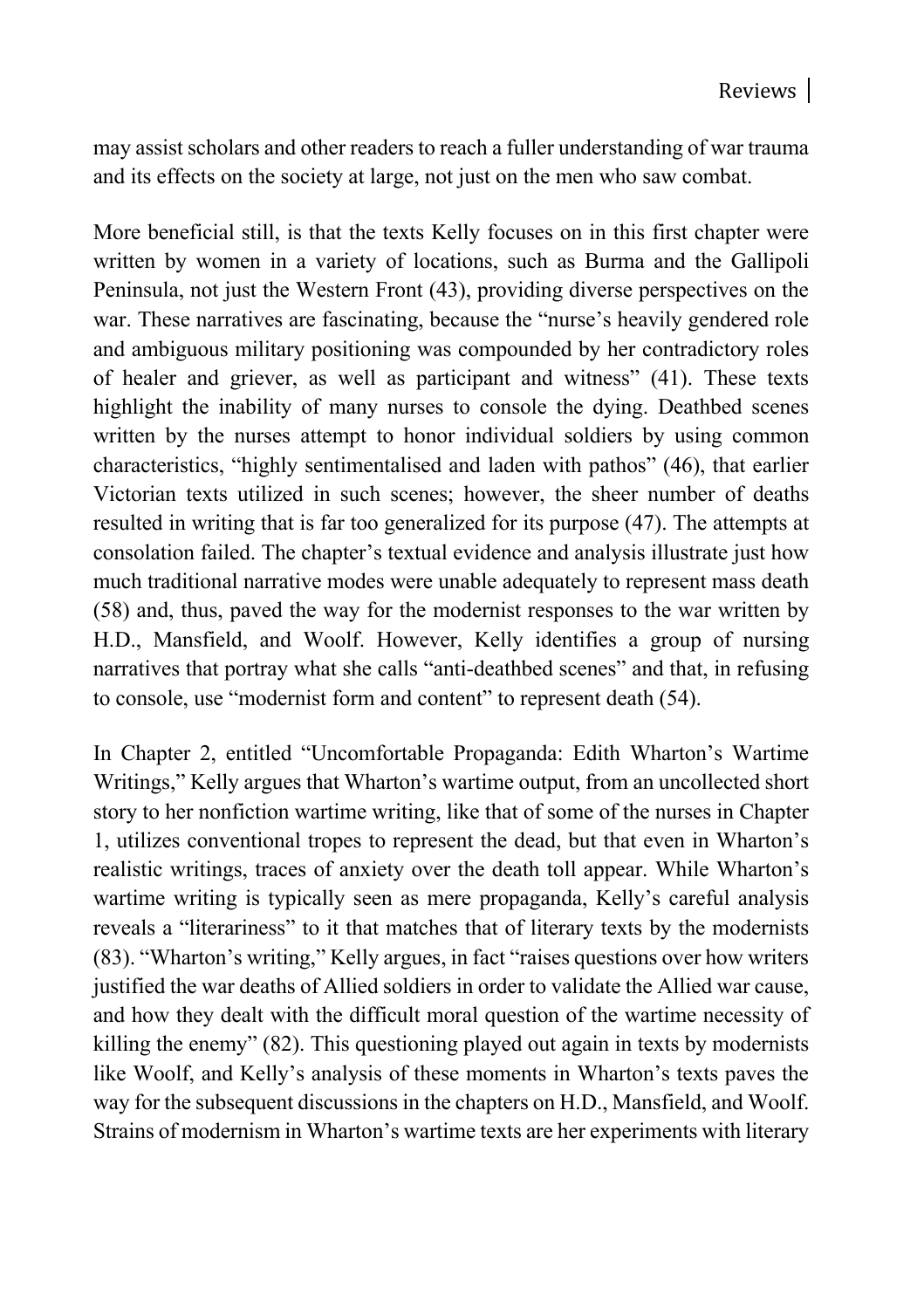## *Affirmations* 8.1

form, her portrayal of the intense anxiety caused by the war, and her use of ambiguity (104, 110, 112).

Because Wharton spent a good deal of time in France and visited the front as part of her work with charities like the American Hostels for Refugees, it is difficult to determine how much of the writing is reportage and how much of the writing is fictionalized, Kelly observes (85). The most significant analytical point in this chapter is the acknowledgement that Wharton's position as one of the most popular and well-known American writers allowed her access to the front and, therefore, to witness the war in ways that other writers could not (86). Kelly explains:

In *Fighting France*, Wharton justifies and elides war death through the skillful use of stock propagandistic tropes: the suffering of innocent civilians and the ennobling and invigorating capacity of war experience. However, of most interest are the strange and unsettling encounters with the dead, which betray apprehension or even a marked anxiety about war death and the treatment of the dead, which undermine and disrupt this propagandistic text. (87)

Because the majority of scholars, such as Clare Tylee and Stanley Cooperman, have largely viewed Wharton's war writing as mere propaganda (86, 82), Kelly's argument helps us to see Wharton and her writing through the lens of her proximity to death and mourning, allowing for a clearer, more nuanced understanding of the complexities of women's responses to the war overall.

That said, aspects of Wharton's wartime writing remain problematic, as Kelly's examination of Wharton's use of atrocity and revenge narratives illustrates (97). Such stories repeated what we would call "misinformation" about war atrocities; however, in Wharton's story "Coming Home," which is characteristic of the revenge genre, Kelly claims that at the moment of death in the story, Wharton "provides a metafictional commentary on the composition of atrocity stories and revenge narratives, and the links between propaganda and narrative-making" (99). The chapter ends with Kelly unpacking "The Field of Honour," a story that shows Wharton wrestling with the gendering of the First World War, "the fear that women were profiting from the war, specifically from the suffering and deaths of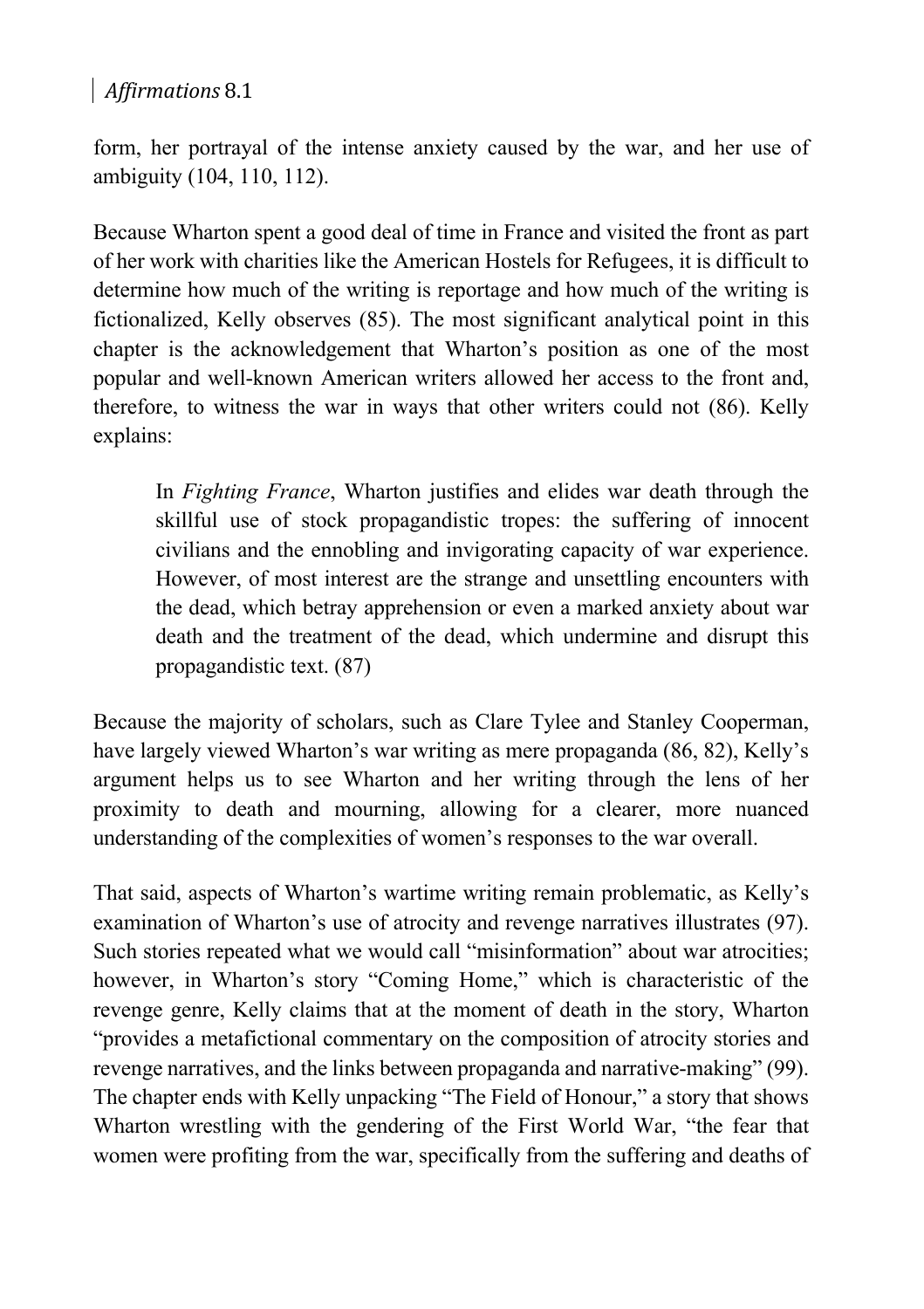men" (109). This analysis ties back to one of Kelly's main arguments, which runs throughout the book: that women, seen as the chief mourners, used that position to consider their responsibilities to the war dead. Best known for her Gilded Age stories focused on New York's bourgeoisie, Wharton emerges from this chapter as a surprising and significant figure in war literature, forcing us to see more direct links between American literary realism and experimental Anglo-American modernism. The chapter on Wharton provides an easy transition from the first section of the book into the second, focused on the writers who did not have as close proximity to the war dead as the nurses and Wharton did.

Chapter 3, "Mansfield Mobilised: Katherine Mansfield, the Great War, and Military Discourse," is an extension of a piece Kelly originally published in *Modernist Cultures*, and it showcases her extensive knowledge of Mansfield, whose letters parody "military reportage" (121). This parodying, Kelly explains, is an example of "modernist experimentation" as a response to the scale of death during the First World War (121). By focusing in this chapter on Mansfield's letters instead of her short fictional output, Kelly illustrates how war saturated the daily lives of civilian women during the conflict and in its aftermath. She convincingly argues that Mansfield's use of military language is an effect of her anxiety over tuberculosis (135), and by doing so, Kelly enters the conversation with other recent scholars who see the war as more important to Mansfield's oeuvre than previous scholars did.7

Like Mansfield's use of militarized rhetoric to cope with personal trauma, H.D., too, turned to writing about the war to cope with traumatic personal experience, namely her 1915 pregnancy that ended with a stillbirth. In chapter 4, "The Civilian War Novel: H.D.'s Avant-Garde War Dead," H.D.'s novel *Bid Me to Live* is explored for its use of experimental modernist strategies and the relationship of those strategies to the war. An example of what Kelly calls "the civilian war novel," *Bid Me to Live* is a "personal wartime story" that is a response to "both individual and collective trauma" (155). Like Mansfield's letters, the novel presents the civilian experience of the war as one that blends and blurs the lines between, according to Kelly, the home front and the trenches, where H.D.'s

<sup>7</sup> Alice Kelly, "Introduction: Katherine Mansfield, War Writer," *Katherine Mansfield Studies* 6 (2014): 1-10.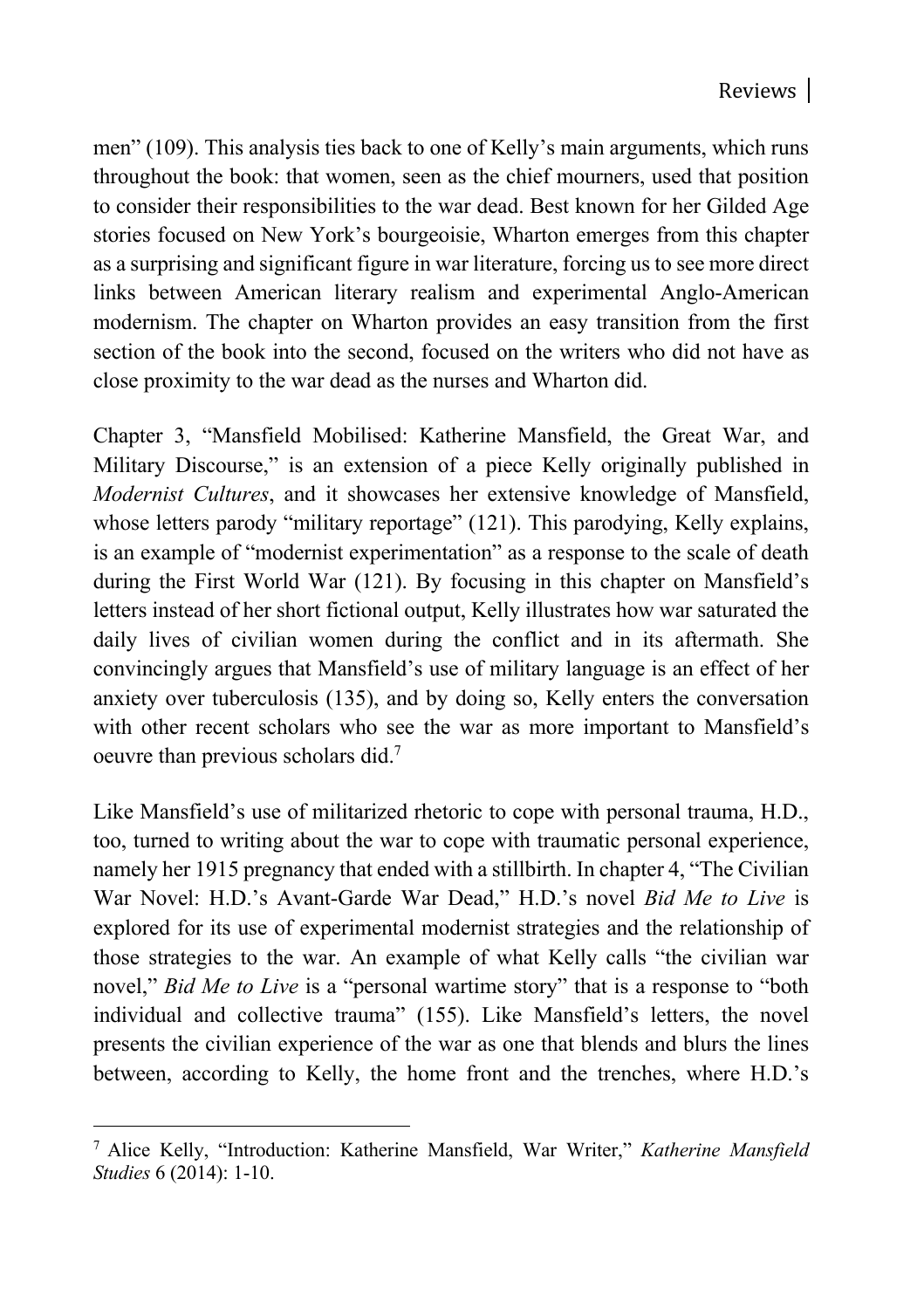## *Affirmations* 8.1

husband, Richard Aldington fought as a soldier (154). In particular, H.D.'s use of military language to describe domestic spaces demonstrates how the civilian population was traumatized by the war (156-57). Kelly's strength in this chapter is her analysis of H.D.'s use of the female body to respond to the war dead. The stillbirth of the novel occurs during an air raid; the war then, in H.D.'s eyes, did not just destroy the men on the battlefields, it destroyed the domestic sphere, the space that had been typically seen as safe and secure (156). H.D. also uses space in what Kelly deems the most significant scene in the novel, when a group of soldiers attend a showing at a cinema (173). Kelly argues that the scene brings to mind Victorian funeral photography in the way it commemorates the dead (173), but she adds that H.D.'s representation of the cinema, a new technology, illustrates "a proleptic memorialisation of the soldiers, which links into the choice of the medium of film as an inherently historical medium: that what we see on the screen must, by necessity, already be past" (180). Kelly's blending of H.D.'s biography with historical and cultural context, as well as with analysis of modernist aesthetics, offers a complex understanding of women's traumatizing experiences of the war, and of how the psychological rupture it effected led to literary experimentation. Because of this, this chapter is the most successful in fulfilling Kelly's broader agenda to show how women writers exhibited shifting attitudes towards death.

In Chapter 5, "Modernist Memories: Virginia Woolf and Katherine Mansfield in the Postwar World," modernist experiments in literary form collide with the "commemorative culture" that arose in the aftermath of the war. Kelly argues that Woolf and Mansfield, among other writers, engaged with arguments over how to best commemorate the dead which occurred throughout British society in the war's immediate aftermath, continuing up until the 1930s (196-97). Here, Kelly refers to pieces not just by Woolf and Mansfield, but also by E. M. Forster, Rudyard Kipling, and Christopher Isherwood. If these other writers indeed bring "into relief the particular tropes and techniques of Mansfield and Woolf" (196), it remains to be seen exactly what actually set Woolf, Mansfield, and women's modernism more broadly apart from the commemorative modernisms of those male authors. Kelly's suggestion that both Woolf and Mansfield dealt with female civilian responses to the war dead and to memorials fails to convince me that their engagement with commemorative culture is in any way significantly different from, for example, Kipling's engagement with tropes and themes of death,